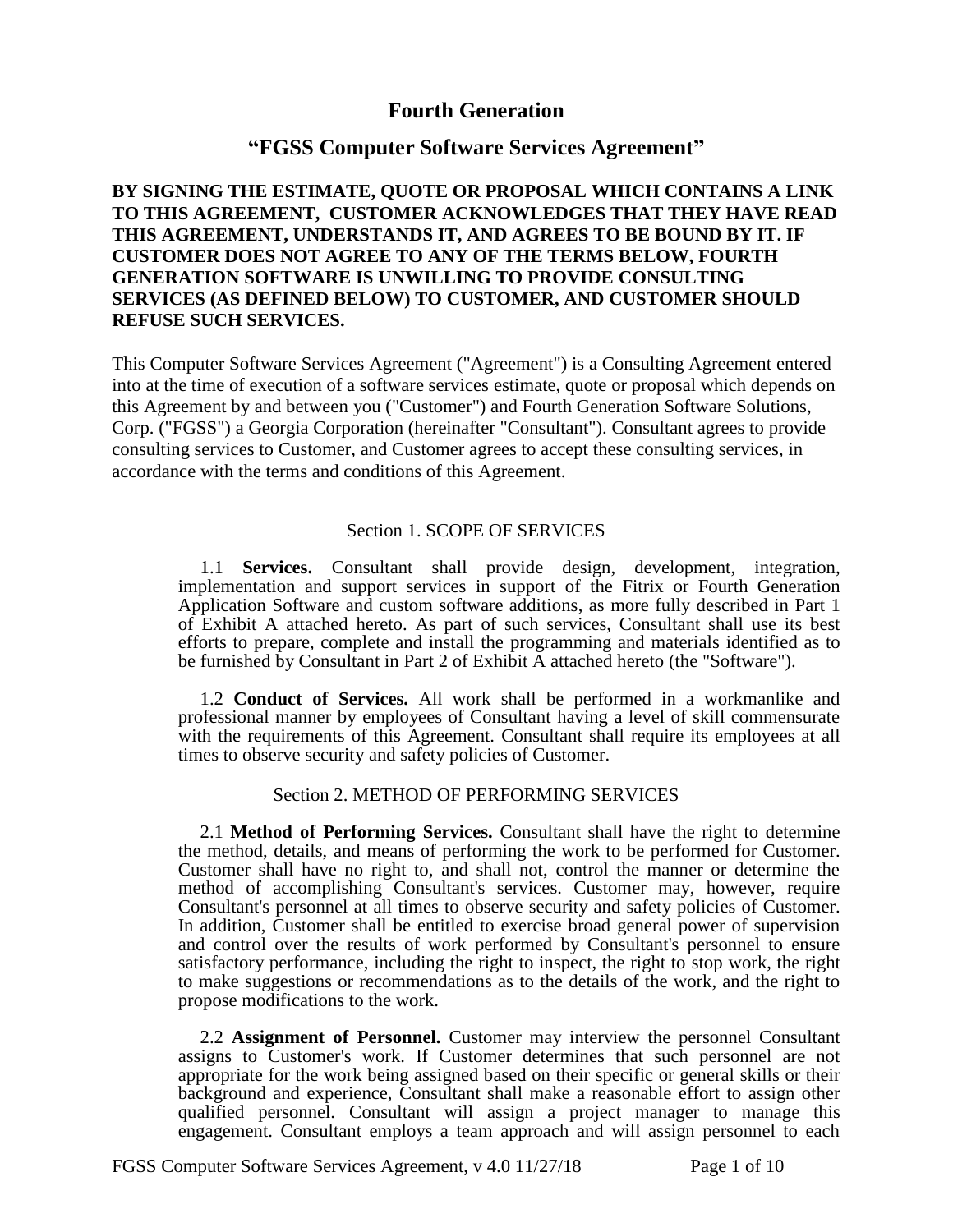portion of this engagement according to the skill set required for each task. Consultant will make it's best efforts to keep key team members that are assigned to this project ( project leader, lead developer(s)  $\overline{\phantom{a}}$  in place for the duration of the project in an effort to provide continuity and the greatest productivity.

2.3 **Scheduling.** Consultant will try to accommodate work schedule requests to the extent possible. Should any personnel of Consultant be unable to perform scheduled services because of illness, resignation or other causes beyond Consultant's reasonable control, Consultant will attempt to replace such employee within a reasonable time, but Consultant shall not be liable for delays resulting from factors beyond its control. Consultant personnel will adhere to Consultant's corporate holiday schedule. Services will be performed primarily during normal business hours, Monday through Friday, 8:30am to 5:30pm EST. However, Consultant and Customer recognize that certain activities may require scheduling of services outside of these hours. The Project Manager will determine scheduling of non-standard work hours and additional fees may apply as defined in Exhibit B.

2.4 **Reporting.** Customer will advise Consultant of the individuals to whom Consultant's personnel will report for purposes of day-to-day work assignments. Customer and Consultant shall develop appropriate administrative procedures for coordinating with Consultant's personnel. Customer shall periodically prepare an evaluation of the performance of Consultant's personnel. Should Customer not be satisfied with the performance of one or more of Consultant's personnel, Customer may request, on reasonable notice, that Consultant terminate their assignment to Customer's work.

2.5 **Place of Work.** Consultant's personnel will perform their work for Customer primarily at Consultant's premises, with remote access to the Customer's computers except when such projects or tasks may, as agreed by Customer, be performed at the Customer's premises. Customer agrees to provide working space and facilities, and any other services and materials Consultant or its personnel may reasonably request in order to perform the work assigned to them.

2.6 **Remote access to Customer's computers.** Customer agrees to provide full time high speed internet access to all servers and workstations to be accessed by Consultant for the fulfillment of this Agreement. Customer agrees that any time required by Consultant to gain access to their systems for the fulfillment of the duties of this Agreement will be billable services under this Agreement.

2.7 **Changes to the Statement of Work**. Customer and Consultant understand that business requirements change and may impact the project scope, or activities can change which will potentially impact and effect performance.

As Consultant's Staff becomes aware that changes have the potential to impact the project, the Consultant's Project Manager will notify Customer in writing (email will be considered in writing). Any items known or uncovered that have such potential impact will be detailed as Special Provisions and included as a separate addendum to this agreement.

As the Customer's Staff becomes aware that changes have the potential to impact the project, they will take action to remedy the situation or, mutually agree with Consultant on required changes to this engagement. Any such changes that may be required will be set forth in writing (email will be considered in writing)., and included as a separate addendum to this agreement.

#### Section 3. TERM AND TERMINATION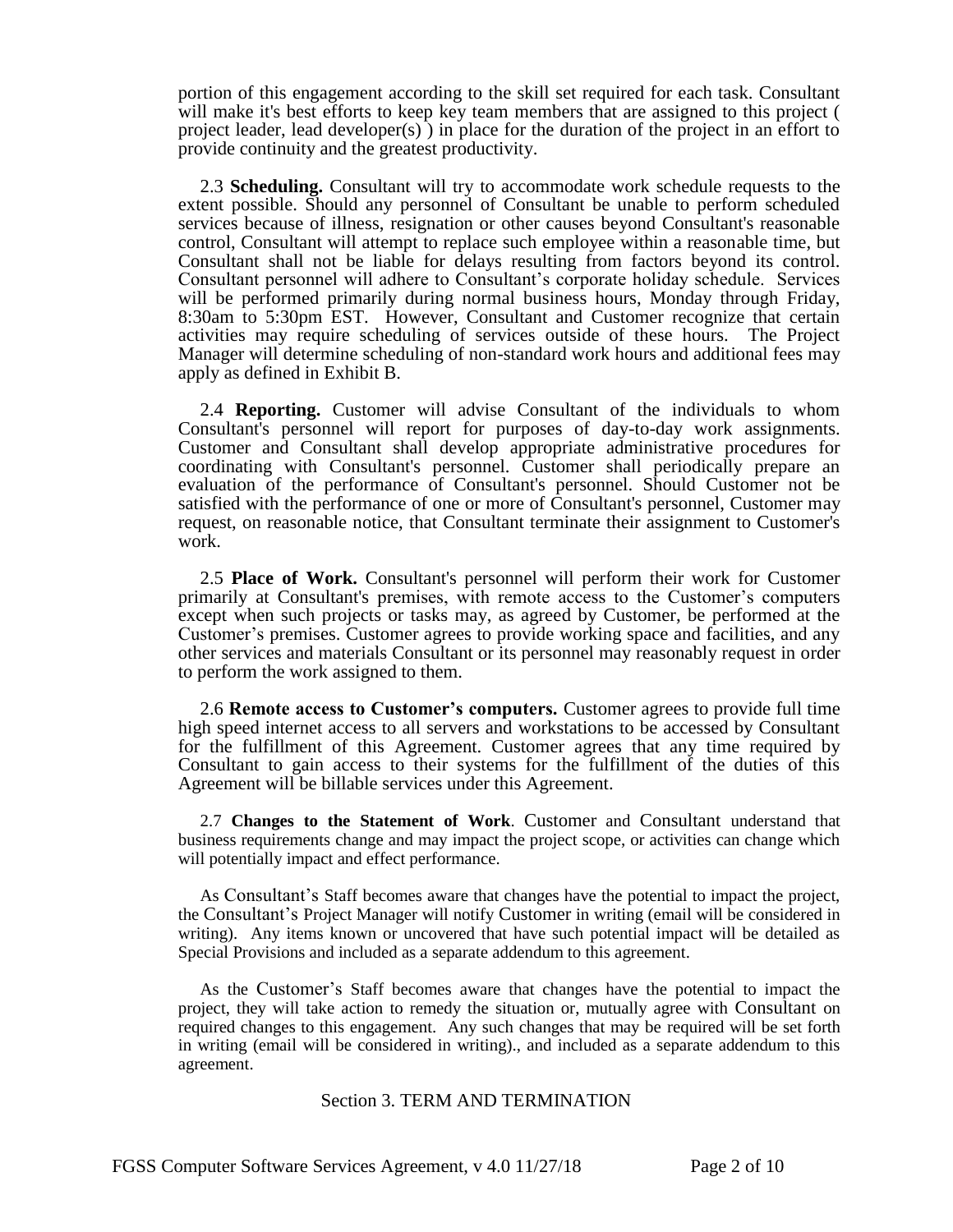3.1 **Term.** The term of this Agreement shall commence on the date set forth above and shall continue through the completion of the services set forth in Exhibit A hereto, and thereafter for so long as Customer seeks or obtains services from Consultant.

3.2 **Termination.** This Agreement may be terminated by either party for any reason upon 60 days written notice. Upon receipt of such notice, Consultant shall advise Customer of the extent to which performance has been completed through such date, collect and deliver to Customer whatever work product then exists in the manner requested by Customer. Consultant shall be paid for all work performed through the date of termination.

3.3 **Remaining Payments.** Within 60 days of termination of this Agreement for any reason, Consultant shall submit to Customer an itemized invoice for any fees or expenses theretofore accrued under this Agreement. Customer, upon payment of accrued amounts so invoiced, shall thereafter have no further liability or obligation to Consultant whatsoever for any further fees or expenses arising hereunder. In the event Consultant terminates this Agreement because of the breach of Customer, Consultant shall be entitled to a pro rata payment for work in progress based on the percentage of work then completed, plus the full amount of payment attributable to services and materials already furnished by Consultant. Notwithstanding any termination of the terms of this Agreement, the rights and licenses granted under Section 4 hereof shall continue in effect in accordance with their terms.

#### Section 4. FEES, EXPENSES, AND PAYMENT

4.1 **Fees.** In consideration of the services to be performed by Consultant, Customer shall pay Consultant the fees set forth in Exhibit B hereto.

4.2 **Reimbursement of Expenses.** In addition to the foregoing, Customer shall pay Consultant its actual out-of-pocket expenses as reasonably incurred by Consultant in furtherance of its performance hereunder. Consultant agrees to provide Customer with access to such receipts, ledgers, and other records as may be reasonably appropriate for Customer or its accountants to verify the amount and nature of any such expenses.

4.3 **Additional Work.** The fees and charges for any follow-on or additional work not described in Exhibit A shall be performed at Consultant's then-current rates for such work.

4.4 **Payment.** Customer shall pay all fees and expenses owing to Consultant hereunder within 30 days after Consultant has submitted to Customer an itemized invoice therefor. Consultant will generate an invoice for services delivered under this Agreement Semi-monthly. Payment shall be due and payable upon invoice, and delinquent thirty (30) days after the invoice date. Customer agrees to pay a finance charge of 1.5% per month on any delinquent amounts. Consultant reserves the right to suspend all activities associated with this engagement and Customer agrees that all target dates and deadlines will slip accordingly in the event that any invoices associated with this engagement are delinquent. Customer agrees to review all invoices in a timely manner and that it will notify Consultant in writing of any potential discrepancies before the affected invoice becomes delinquent. Customer agrees that any discrepancy not identified and notified before an invoice becomes delinquent will not be considered and agrees to pay all delinquent amounts and finance charges as indicated above.

### Section 5. TREATMENT OF PERSONNEL

5.1 **Compensation of Consultant's Personnel.** Consultant shall bear sole responsibility for payment of compensation to its personnel. Consultant shall pay and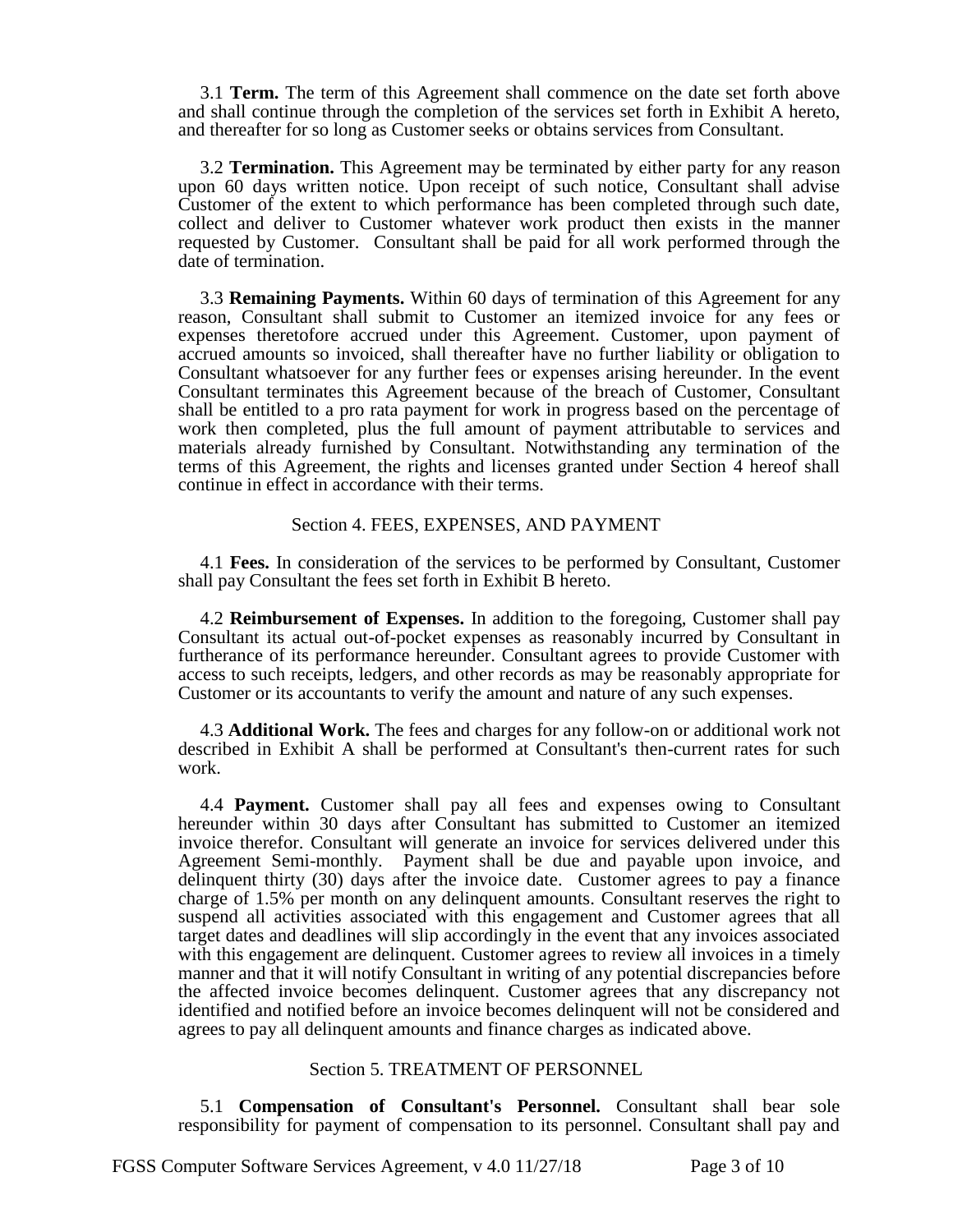report, for all personnel assigned to Customer's work, federal and state income tax withholding, social security taxes, and unemployment insurance applicable to such personnel as employees of Consultant. Consultant shall bear sole responsibility for any health or disability insurance, retirement benefits, or other welfare or pension benefits (if any) to which such personnel may be entitled. Consultant agrees to defend, indemnify and hold harmless Customer, Customer's officers, directors, employees and agents, and the administrators of Customer's benefit plans from and against any claims, liabilities or expenses relating to such compensation, tax, insurance or benefit matters; provided that Customer shall promptly notify Consultant of each such claim when and as it comes to Customer's attention, Customer shall cooperate with Consultant in the defense and resolution of such claim, and Customer shall not settle or otherwise dispose of such claim without Consultant's prior written consent, such consent not to be unreasonably withheld.

5.2 **Worker's Compensation.** Notwithstanding any other workers' compensation or insurance policies maintained by Customer, Consultant shall procure and maintain workers' compensation coverage sufficient to meet the statutory requirements of every state where Consultant's personnel assigned to Customer's work are located.

5.3 **Consultant's Agreements With Personnel.** Consultant shall obtain and maintain in effect written agreements with each of its personnel who participate in any of Customer's work hereunder. Such agreements shall contain terms sufficient for Consultant to comply with all provisions of this Agreement.

5.4 **State and Federal Taxes.** As neither Consultant nor its personnel are Customer's employees, Customer shall not take any action or provide Consultant's personnel with any benefits or commitments inconsistent with any of such undertakings by Consultant. In particular:

• Customer will not withhold FICA (Social Security) from Consultant's payments;

• Customer will not make state or federal unemployment insurance contributions on behalf of Consultant or its personnel;

• Customer will not withhold state and federal income tax from payment to Consultant;

• Customer will not make disability insurance contributions on behalf of Consultant;

• Customer will not obtain workers' compensation insurance on behalf of Consultant or its personnel.

Section 6. PREEXISTING WORKS AND OTHER INTERESTS

6.1 **Preexisting Works of Consultant.** Consultant hereby reserves and retains ownership of the works identified in Exhibit C hereto, which Consultant created before entering into this Agreement.

6.2 **Residuals.** It is mutually acknowledged that, during the normal course of its dealings with Customer and the Software under this Agreement, Consultant and its personnel and agents may become acquainted with ideas, concepts, know-how, methods, techniques, processes, skills, and adaptations pertaining to the Software, including those which Customer considers to be proprietary or secret. Notwithstanding anything in this Agreement to the contrary, and regardless of any termination of this Agreement, Consultant shall be entitled to use, disclose and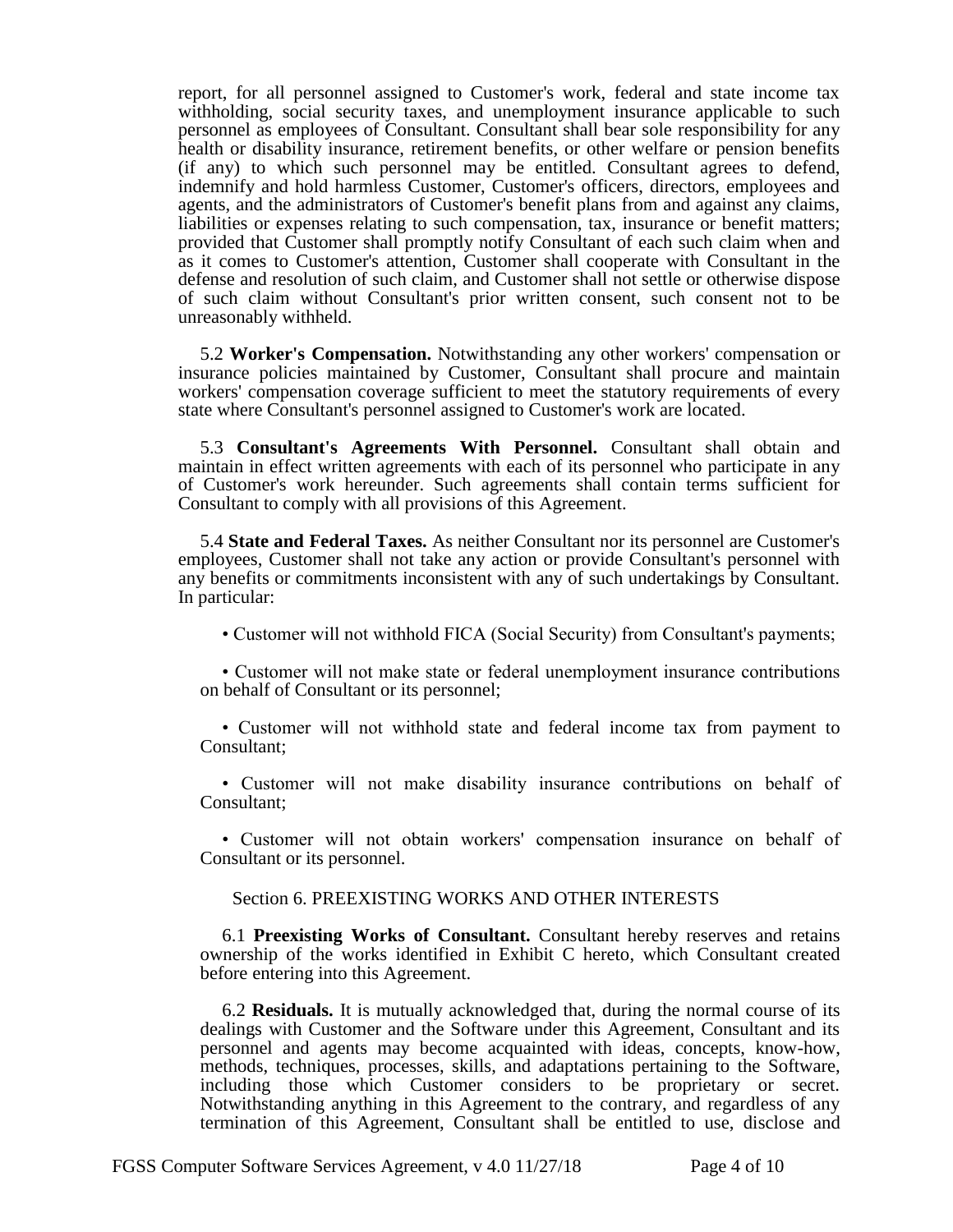otherwise employ any ideas, concepts, know-how, methods, techniques, processes, and skills, and adaptations, including generalized features of the sequence, structure and organization of any works of authorship, in conducting its business (including providing services or creating programming or materials for other customers), and Customer shall not assert against Consultant or its personnel any prohibition or restraint from so doing.

6.3 **Third-Party Interests.** Customer's interest in and obligations with respect to any programming, materials, or data to be obtained from third-party vendors, whether or not obtained with the assistance of Consultant, shall be determined in accordance with the agreements and policies of such vendors.

#### Section 7. RESPONSIBILITIES OF CUSTOMER FOR SOFTWARE

7.1 **Qualified Operator.** Customer is responsible for selecting an operator who is qualified to operate the Software on Customer's own equipment and is familiar with the information, calculations, and reports that serve as input and output of the Software. Customer accepts sole responsibility for the use of the Software in its business and operations.

7.2 **Environment and Utilities.** Customer is responsible for ensuring a proper environment and proper utilities for the computer system on which the Software operates, including an uninterrupted power supply.

7.3 **Right to Inspect.** Customer hereby authorizes Consultant to enter Customer's premises in order to inspect the Software in any reasonable manner during regular business hours for purposes of verifying Customer's compliance with the provisions of this Agreement.

7.4 **Obsolescence.** Except as otherwise agreed by Consultant with reference to further work orders, Consultant is not responsible for obsolescence of the Software that may result from changes in Customer's requirements. Consultant assumes no responsibility for the use of superseded, outdated, or uncorrected versions of the Software.

7.5 **Assignment of Team Members**. To ensure the success of this project Customer will assign (The same person may fill more than one role):

1. A management liaison responsible for assigning work direction and determining priorities.

2. A Project Leader(s) responsible for approving software designs, answering questions about the Customers business practices and requirements and providing the Consultant with access to any other information required.

3. A Technical liaison responsible for providing access to the Customer's servers and workstations and coordinating any technical aspects of the project that the Customer will be responsible for.

#### Section 8. PROPRIETARY INFORMATION

8.1 **Trade Secrets.** Customer acknowledges that in order to perform the services called for in this Agreement, it shall be necessary for Consultant to disclose to Customer certain Trade Secret(s) that have been developed by Consultant at great expense and that have required considerable effort of skilled professionals. Customer further acknowledges that the Software will of necessity incorporate such Trade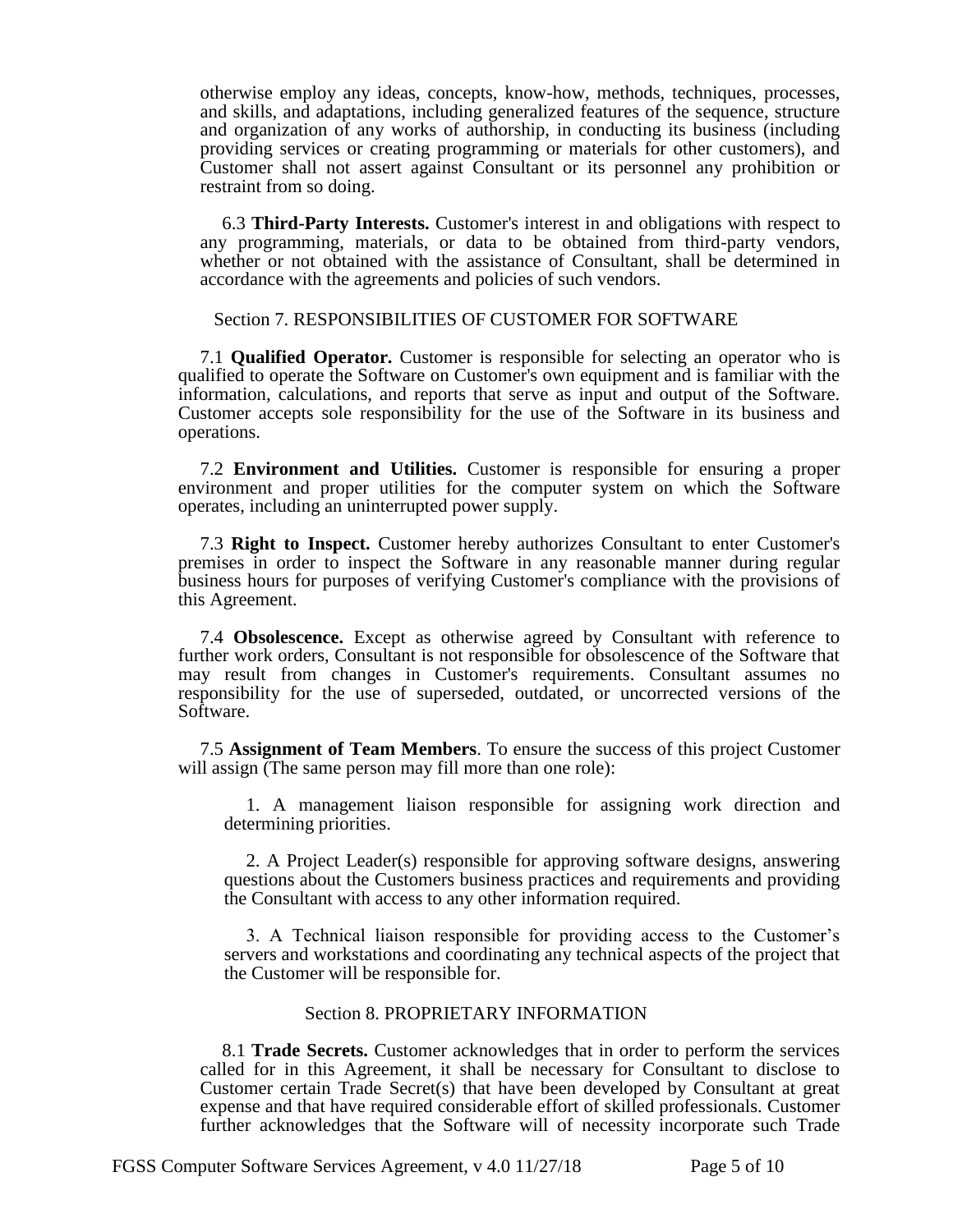Secrets. Customer agrees that it shall not disclose, transfer, use, copy, or allow access to any such Trade Secrets to any employees or to any third parties, excepting those who have a need to know such Trade Secrets in order to give effect to Customer's rights hereunder and who have bound themselves to respect and protect the confidentiality of such Trade Secrets. In no event shall Customer disclose any such Trade Secrets to any competitors of Consultant.

8.2 **Scope of Restriction.** As used herein, the term "Trade Secret(s)" shall mean any scientific or technical data, information, design, process procedure, formula, or improvement that is commercially valuable to Consultant and not generally known in the industry.

#### Section 9. WARRANTIES

9.1 **By Customer.** Customer warrants that it owns all right, title, and interest in and to, or has full and sufficient right and authority to use in the manner contemplated by this Agreement, any programming, materials, or data furnished by Customer to Consultant in connection with Consultant's performance of the services called for by this Agreement.

#### 9.2 **By Consultant.** Consultant warrants that:

a. Consultant's performance of the services called for by this Agreement do not and shall not violate any applicable law, rule, or regulation; any contracts with third parties; or any third-party rights in any patent, trademark, copyright, trade secret, or similar right; and

b. Consultant has sufficient right, title, and interest in and to the Software, exclusive of rights respecting programs, data, and materials identified as furnished to Customer by third-party vendors, to grant and convey the rights accorded to Customer under Section 6 hereof.

9.3 **Conformity of Software.** All services provided under this agreement are best efforts, Consultant makes no warranty as to the conformity of any software or other services developed under this agreement to Customer's requirements. EXCEPT AS SET FORTH IN THIS SECTION 9, CONSULTANT MAKES NO REPRESENTATION, EXPRESS OR IMPLIED, INCLUDING ANY IMPLIED WARRANTY OF MERCHANTABILITY OR FITNESS FOR A PARTICULAR PURPOSE.

#### Section 10. LIMITATION OF LIABILITY

10.1 **No Consequential Damages, etc.** In no event shall Consultant be liable to Customer for any incidental, indirect or consequential damages or lost profits of Customer.

10.2 **Loss of Data.** In no event shall Consultant be liable for loss of data or records of Customer, it being understood that Customer shall be responsible for assuring proper and adequate back-up and storage procedures.

10.3 **Force Majeure.** Consultant shall not be liable to Customer for any failure or delay caused by events beyond Consultant's control, including, without limitation, Customer's failure to furnish necessary information, sabotage, failure or delays in transportation or communication, failures or substitutions of equipment, labor disputes, accidents, shortages of labor, fuel, raw materials or equipment, or technical failures.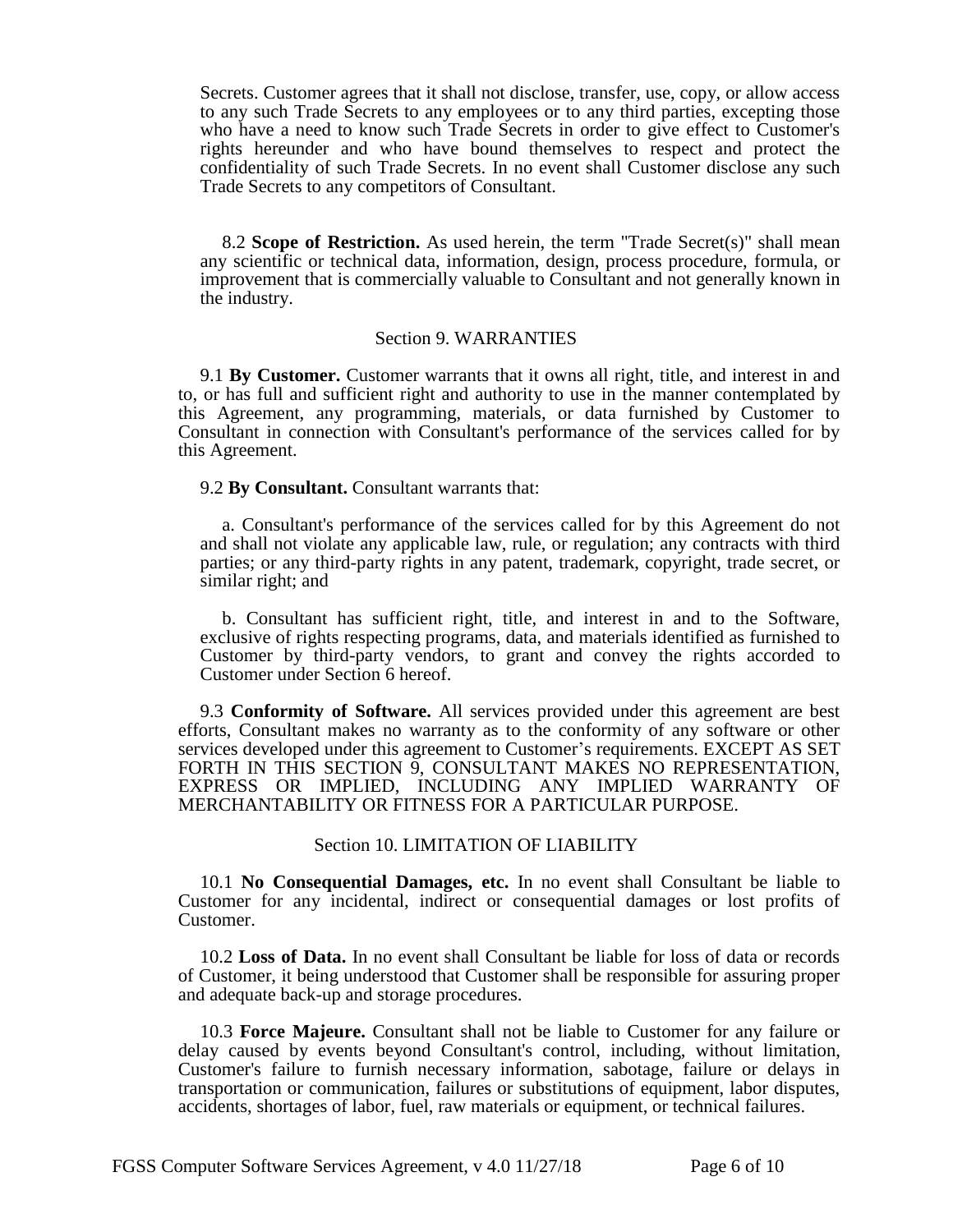#### Section 11. HIRING OF CONSULTANT'S PERSONNEL

11.1 **Additional Value from Hiring.** Customer acknowledges that Consultant provides a valuable service by identifying and assigning personnel for Customer's work. Customer further acknowledges that Customer would receive substantial additional value, and Consultant would be deprived of the benefits of its work force, if Customer directly hired Consultant's personnel after they have been introduced to Customer by Consultant.

11.2 **No Hiring Without Prior Consent.** Without the prior written consent of Consultant, Customer shall not recruit or hire any personnel of Consultant who are or have been assigned to perform work until Two  $(2)$  years after the termination of this Agreement.

11.3 **Hiring Fee.** In the event that Customer hires any personnel of Consultant who are or have been assigned to perform work for Customer, within two (2) years of the date of such hiring, Customer shall pay Consultant an amount equal to Two Hundred percent (200%) of the total first year compensation Customer pays such personnel as a fee for the additional benefit obtained by Customer.

#### Section 12. MISCELLANEOUS

12.1 **Governing Law.** This Agreement shall be governed and construed in all respects in accordance with the laws of the State of Georgia, USA as they apply to a contract entered into and performed in that State.

12.2 **Independent Contractors.** The parties are and shall be independent contractors to one another, and nothing herein shall be deemed to cause this Agreement to create an agency, partnership, or joint venture between the parties. Nothing in this Agreement shall be interpreted or construed as creating or establishing the relationship of employer and employee between Customer and either Consultant or any employee or agent of Consultant.

12.3 **Notices.** All notices required or permitted hereunder shall be in writing addressed to the respective parties as set forth herein, unless another address shall have been designated, and shall be delivered by hand or by registered or certified mail, postage prepaid.

12.4 **Entire Agreement.** This Agreement constitutes the entire agreement of the parties hereto and supersedes all prior representations, proposals, discussions, and communications, whether oral or in writing. This Agreement may be modified only in writing and shall be enforceable in accordance with its terms when signed by the party sought to be bound.

12.5 **Parties in Interest.** This Agreement is enforceable only by Consultant and Customer. The terms of this Agreement are not a contract or assurance regarding compensation, continued employment, or benefit of any kind to any personnel assigned to Customer's work, or any beneficiary of any such personnel, and no such personnel (or any beneficiary thereof) shall be a third-party beneficiary under or pursuant to the terms of this Agreement.

Customer Address for correspondence:

will be the most recent address on an executed estimate, quote or proposal for services or the most recent change of address notice delivered to Consultant by Customer, whichever is most recent.

FGSS Computer Software Services Agreement, v 4.0 11/27/18 Page 7 of 10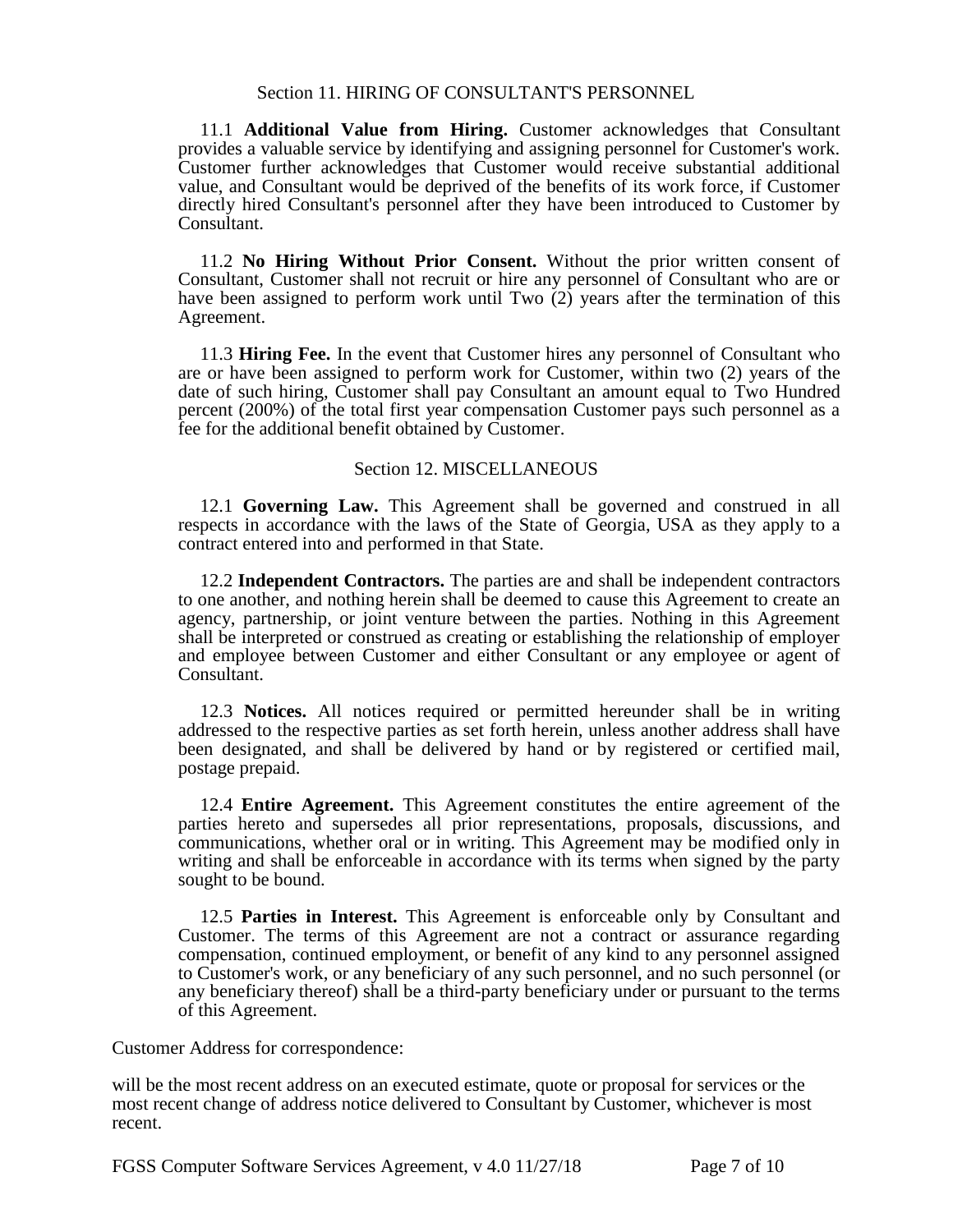## FOURTH GENERATION SOFTWARE SOLUTIONS CORPORATION (Consultant) Address for correspondence:

4644 Powder Springs Dallas Road, #217 Powder Springs, Georgia 30127 770-432-7623 www.fourthgeneration.com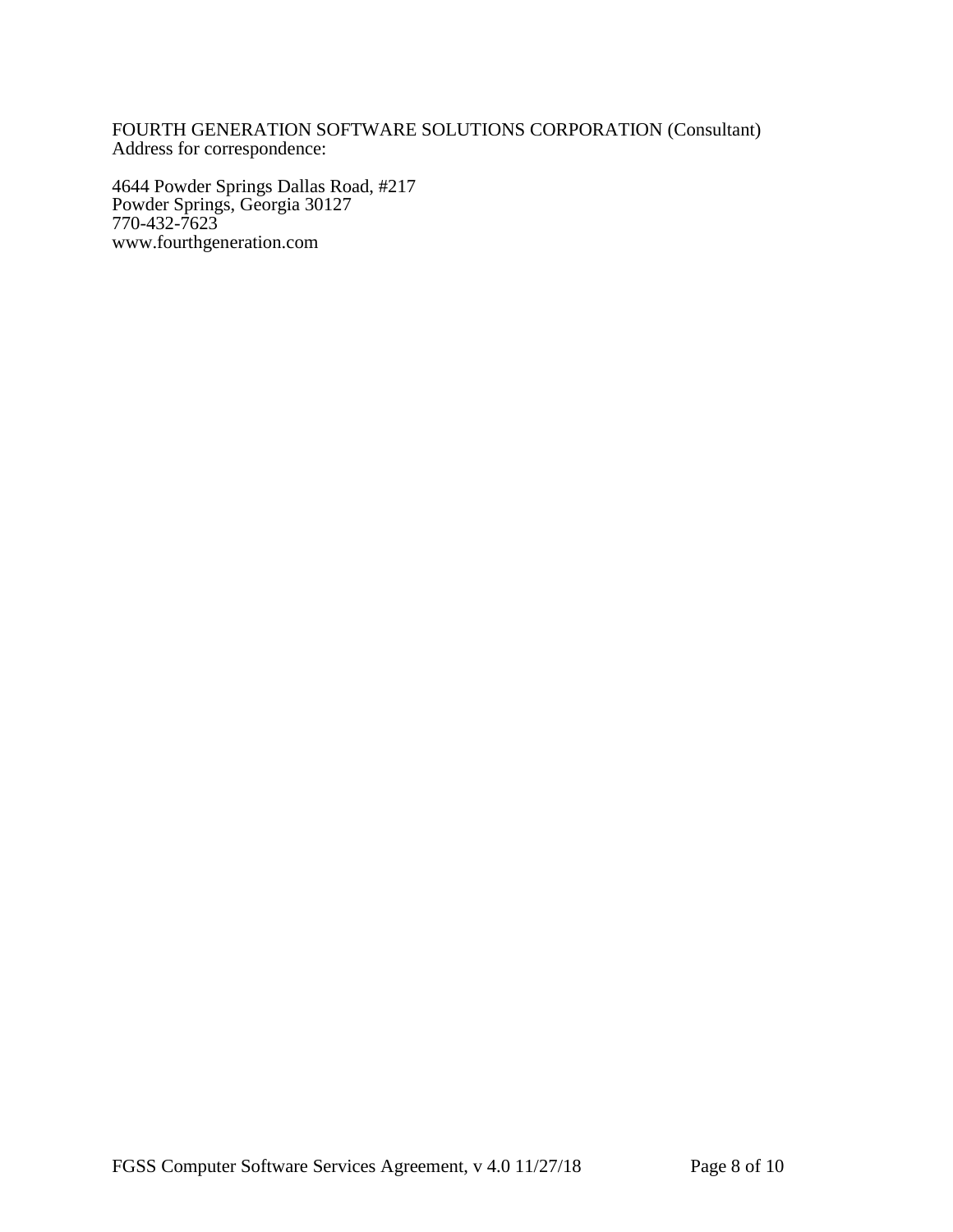| Exhibits:  |                                                                                                                                                                                                                                                                                                                                                              |
|------------|--------------------------------------------------------------------------------------------------------------------------------------------------------------------------------------------------------------------------------------------------------------------------------------------------------------------------------------------------------------|
| Exhibit A: | Consulting Services (Part 1) and Programming and Materials (Part 2) to be<br>furnished by Consultant                                                                                                                                                                                                                                                         |
|            | Part 1: The Following Consulting Services are provided under this Agreement:                                                                                                                                                                                                                                                                                 |
|            | Software design, development, consulting, DBA (Database) support, training,<br>programming, implementation, installation, and other services in conjunction<br>with the Fourth Generation Application software products including<br>customizations for the Customer and additional software used by the Customer<br>in conjunction with these applications. |
|            | Services as defined in 1 or more estimates, quotes or proposals, or as authorized<br>in writing (including email)                                                                                                                                                                                                                                            |
|            | Part 2: Programming and Materials:                                                                                                                                                                                                                                                                                                                           |
|            | Consultant may provide packaged software to be used in conjunction with the<br>services defined in this Agreement. If so, this software will be provided and<br>licensed under separate agreements.                                                                                                                                                          |
|            | Consultant may develop program customizations and/or new programs in<br>conjunction with the services defined in this Agreement                                                                                                                                                                                                                              |